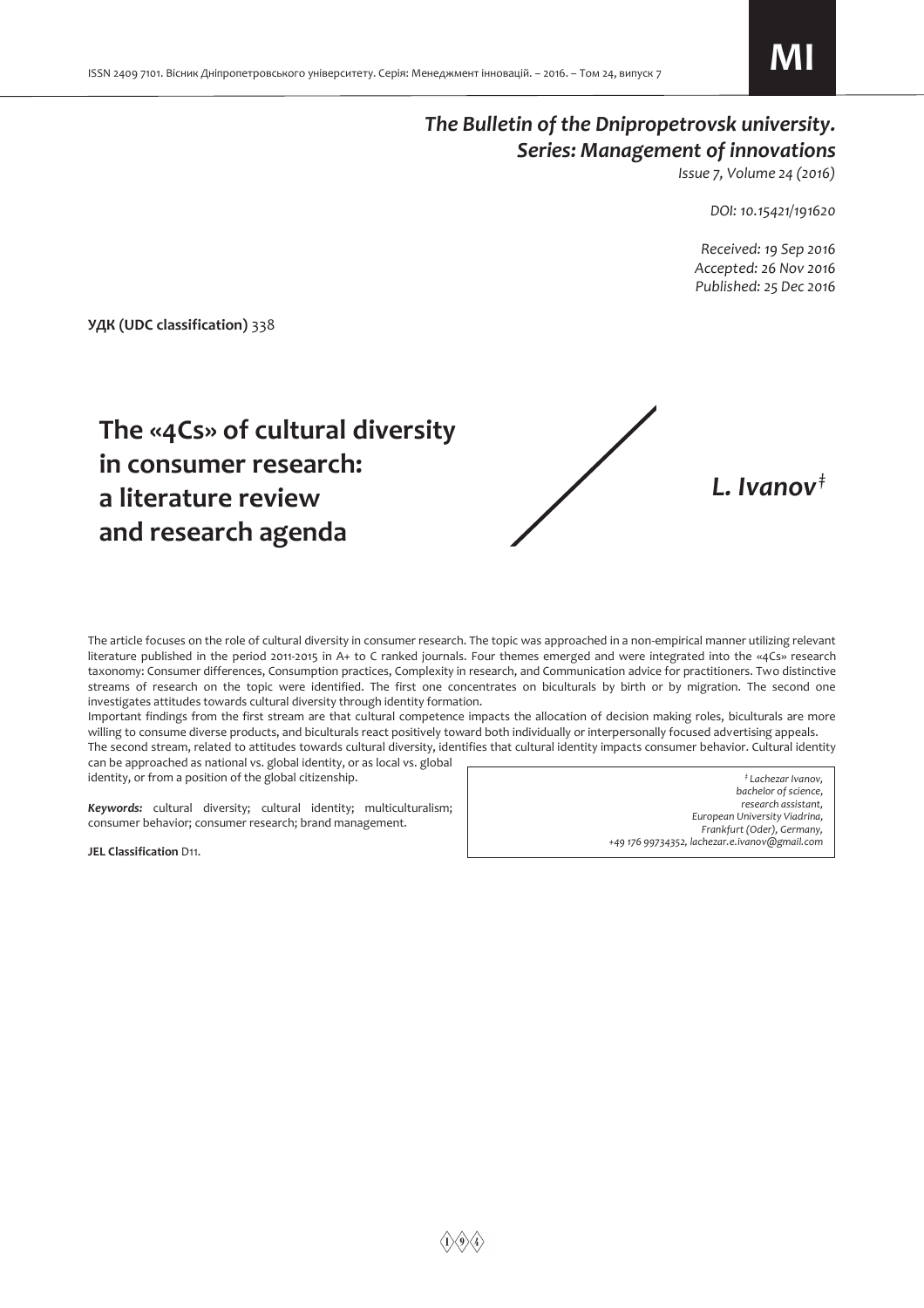## **«4Cs» культурної різноманітності у вивченні споживачів: огляд літератури і досліджень**

#### *Л. Іванов*

*Європейський університет Віадрина, Франкфурт-на-Одері, Німеччина*

Статтю присвячено характеристиці ролі культурної різноманітності у вивченні споживача. Тему було досліджено за допомогою неемпіричного підходу на основі даних наукових статтей, опублікованих у 2011-2015 рр. у журналах з рейтингом від A + до C. У наукову систематизацію включено 4 аспекти («4 Cs»): споживчі відмінності (Consumer differences), характер споживання (Consumption practices), рівень складності в галузі наукових досліджень (Complexity in research), а також поради для практичного застосування в комунікації зі споживачами (Communication advice for practitioners). Виявлено два основні напрямки, в яких розвивалися дослідження з даної теми. Перше з них концентрується на індивідах, які належать до двох різних культур (внаслідок народження або імміграції). Другий напрямок досліджує ставлення до культурної різноманітності шляхом формування культурної ідентичності.

Важливим результатом у межах першого напрямку досліджень було виявлення впливу культурної компетенції на розподіл ролей прийняття рішень: індивіди, що належать до двох культур, більшою мірою схильні споживати різноманітні продукти. Крім того, вони позитивно реагують як на індивідуальні, так і на міжособистісні рекламні повідомлення.

Другий напрямок виявив вплив культурної ідентичності на поведінку споживачів. Культурна ідентиченість може бути визначена як протиставлення національної приналежності глобальній, протиставлення локальної приналежності глобальній або розглянута з позиції космополітизму.

*Ключові слова:* культурна різноманітність; культурна ідентичність; мультикультуралізм; поведінка споживачів; дослідження споживачів; бренд-менеджмент.

## **«4Cs» культурного разнообразия в изучении потребителей: обзор литературы и исследований**

#### *Л. Иванов*

*Европейский университет Виадрина, Франкфурт-на-Одере, Германия*

Статья посвящена роли культурного разнообразия в изучении потребителя. Эта тема была исследована с помощью неэмпирического подхода на основе данных научных статей, опубликованных в 2011-2015 гг. в журналах с рейтингом от A+ до C. В научную систематизацию были включены 4 аспекта («4 Cs»): потребительские различия (Consumer differences), характер потребления (Consumption practices), уровень сложности в области научных исследований (Complexity in research), а также советы для практического применения в коммуникации с потребителями (Communication advice for practitioners). Были выявлены два основных направления, в которых развивались исследования по данной теме. Первое из них концентрируется на индивидах, принадлежащих к двум различным культурам (вследствие рождения или иммиграции). Второе направление исследует отношение к культурному разнообразию путем формирования культурной идентичности. Важным результатом в рамках первого направления исследований было выявление влияния культурной компетенции на распределение ролей принятия решений: индивиды, принадлежащие к двум культурам, в большей степени склонны потреблять разнообразные продукты. Кроме того, они положительно реагируют как на индивидуальные, так и межличностные рекламные сообщения.

Второе направление выявило влияние культурной идентичности на поведение потребителей. Культурная идентичность может быть определена как противопоставление национальной принадлежности глобальной, противопоставление локальной принадлежности глобальной или рассмотрена с позиции космополитизма.

*Ключевые слова:* культурное разнообразие; культурная идентичность; мультикультурализм; поведение потребителей; исследования потребителей; бренд-менеджмент.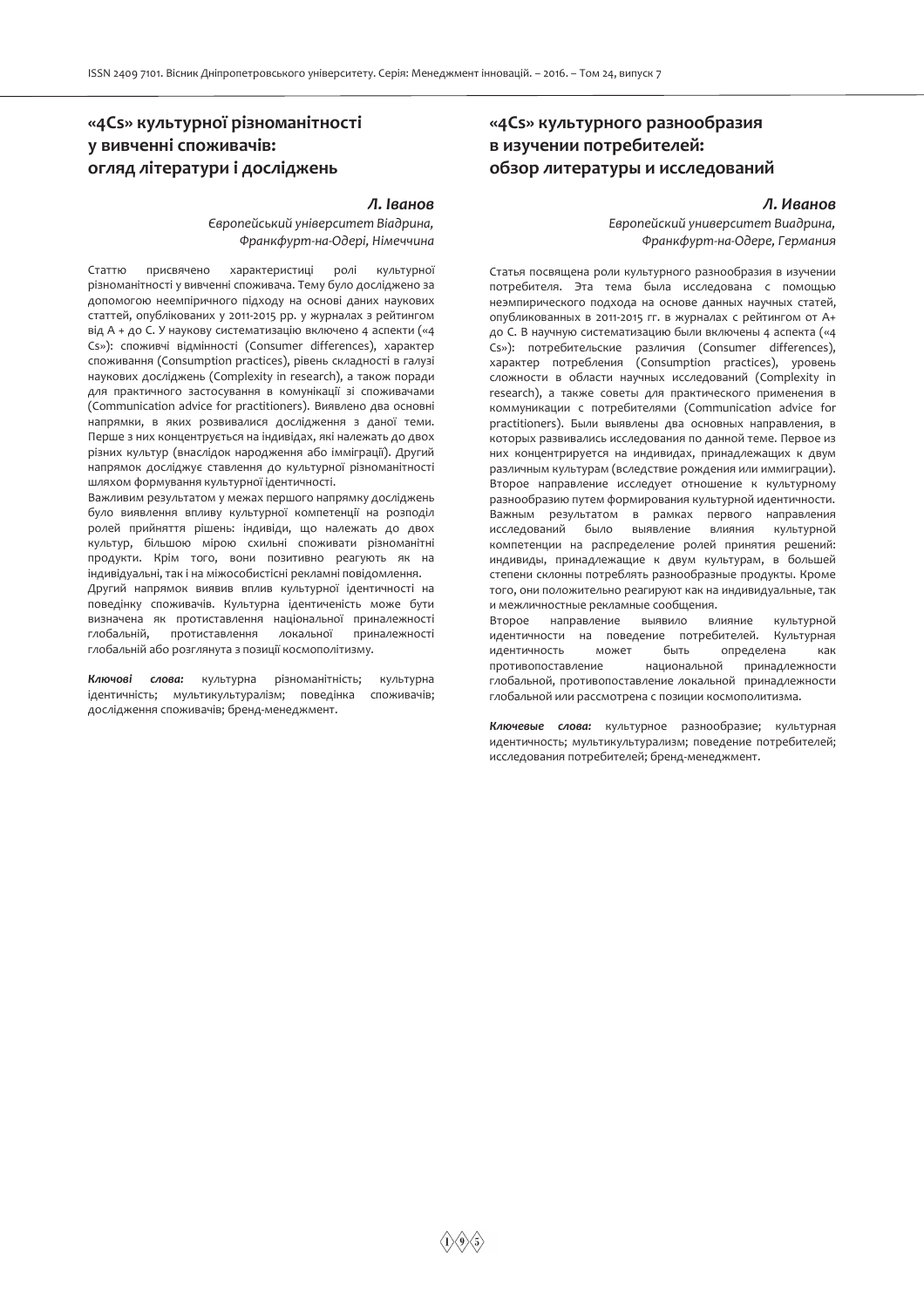### **Introduction**

s countries and businesses are becoming more culturally  $\langle \Lambda \rangle$ diverse, the number of people who can be described as multiculturals or biculturals relative to monoculturals is increasing (*Lau-Gesk, 2013*) [1]. Cultural diversity creates both opportunities and challenges for marketers. For instance, global and local brands and related products are in severe competition in diverse environments (*Tu, Khare, & Zhang, 2012*) [2]. In the present paper, an overview of studies related to cultural diversity is provided. The paper explores the topic trough the themes of consumer differences, their implication for consumption practices, complexity in research, and communication advice for practitioners. The four lenses form the four C's of cultural diversity in consumer research as argued in the present paper. The first section provides important definitions. A critical overview of relevant studies follows in the consequent sections. The concluding section provides a summary and discusses limitations of the assessed literature. It also offers ideas for further research.

### **Definitions**

n order to define cultural diversity, one needs to explore first the concept of *culture*. According to (*Woodside, & Zhang,*  7 ∕ *2013*) [3], more than 200 definitions of culture exist. The two scholars define culture as «conjunctive concept that implies that each nation, society, or group has a unique combination of shared values, attitudes, beliefs, practices, and use of language that identifies its members from members of other cultures» (*Woodside, & Zhang, 2013*) [3, p. 264].

*Kipnis et al.* (2012) [4, p. 427] define *culturally diverse environments* as «societies where multiple cultures co-exist». The emphasis is on the co-existence of sub-cultures in a society. As an opposite to cultural diversity is regarded the concept of a «monoculture».

Research should go, however, beyond this simple differentiation that according to *Kipnis et al.* (2012) [4] loses importance and does not effectively captures the complexity of cultural affinities within groups. *Cultural diversity*, thus, contains highly contested meanings. Consumers interconnect those meanings and accommodate them in the process of construction of their own identities (*Russell, Schau, & Crockett, 2013*) [5, 2013].

## **Methodology**

n order to explore the research question, a literature analysis was performed. After a keyword search in the EBSCO and the ScienceDirect journal databases, a total of 37 articles was obtained. The search terms included «cultural diversity» and related constructs such as «cultural openness», «cosmopolitanism», «world-mindedness», «consumer ethnocentrism», «consumer animosity», and «consumer racism» (*Gammoh et al., 2011; Kipnis et al., 2012; Bartikowski and Walsh, 2015*) [6; 4; 7]. After assessing the relevance of the articles, a total of 7 empirical papers, published in the period 2011-2015 in A+ to C ranked journals (according to the VHB-JOURQUAL ranking), were selected for further thorough evaluation. Each paper was systematically reviewed. Afterwards it was decided whether it relates to the concept of cultural diversity in consumer research. Prior research revealed a pattern of key themes. In particular, four topics emerged that reflect the scope of research on cultural diversity in consumer studies: Consumer differences, Consumption practices, Complexity in research, and Communication advice for practitioners – the 4Cs. Two distinctive streams of research on the topic were identified. The first one concentrates on biculturals by birth or by migration and the second one investigates attitudes towards cultural diversity trough identity formation. The following sections elaborate on each of the 4Cs themes, as inferred from past research, and combine them in a research framework (Table 1).

**Table 1** 

| Article                                           | Consumer<br>differences                                  | Consumption practices                                                                                                  | Complexity in<br>research                                | Communication<br>advice                                                         |
|---------------------------------------------------|----------------------------------------------------------|------------------------------------------------------------------------------------------------------------------------|----------------------------------------------------------|---------------------------------------------------------------------------------|
| (Cross, & Gilly, 2014) [9]                        | migrant vs.<br>monocultural                              | Cultural competence impacts the<br>allocation of decision making roles.                                                | Survey and in-depth<br>interviews                        | Considering cultural<br>competency when<br>deciding on a selling<br>strategy    |
| (Cross, & Gilly, 2013) [8]                        | bicultural vs.<br>monocultural                           | Biculturals are more willing to<br>consume diverse products.                                                           | In-depth interviews                                      |                                                                                 |
| (Kipnis, Emontspool, &<br>Broderick, 2012) $[4]$  | migrant vs.<br>monocultural;<br>cultural<br>orientations | Consumers differentiate between<br>foreign and global culture and<br>consume accordingly.                              | In-depth interviews<br>and accompanied<br>shopping trips | Using the framework<br>for segmentation and<br>communication                    |
| $(Lau-Gesk, 2013)$ [1]                            | bicultural vs.<br>monocultural                           | Biculturals react positively toward<br>both individually or interpersonally<br>focused advertising appeals.            | Experiment                                               |                                                                                 |
| (Bartikowski, & Walsh, 2015)<br>$\lceil 7 \rceil$ | national vs.<br>global identity                          | Cultural identity orientation<br>informs consumer behavior.                                                            | Survey                                                   | Using UDO when<br>tailoring<br>communication<br>efforts                         |
| (Tu, Khare, & Zhang, 2012) [2]                    | local vs. global<br>identity                             | Cultural identity informs consumer<br>behavior.                                                                        | Surveys and<br>experiment                                | Using the local-global<br>identity scale for<br>segmentation and<br>positioning |
| (Gammoh, Koh, & Okoroafo,<br>2011)[6]             | high vs. low<br>belief in global<br>citizenship<br>(BGC) | Consumers prefer global consumer<br>culture positioning (GCCP)<br>compared to LCCP. The effect is<br>moderated by BGC. | Experiment                                               | Using global GCCP for<br>consumers high on<br>BGC.                              |

#### **The 4Cs of cultural diversity in consumer research**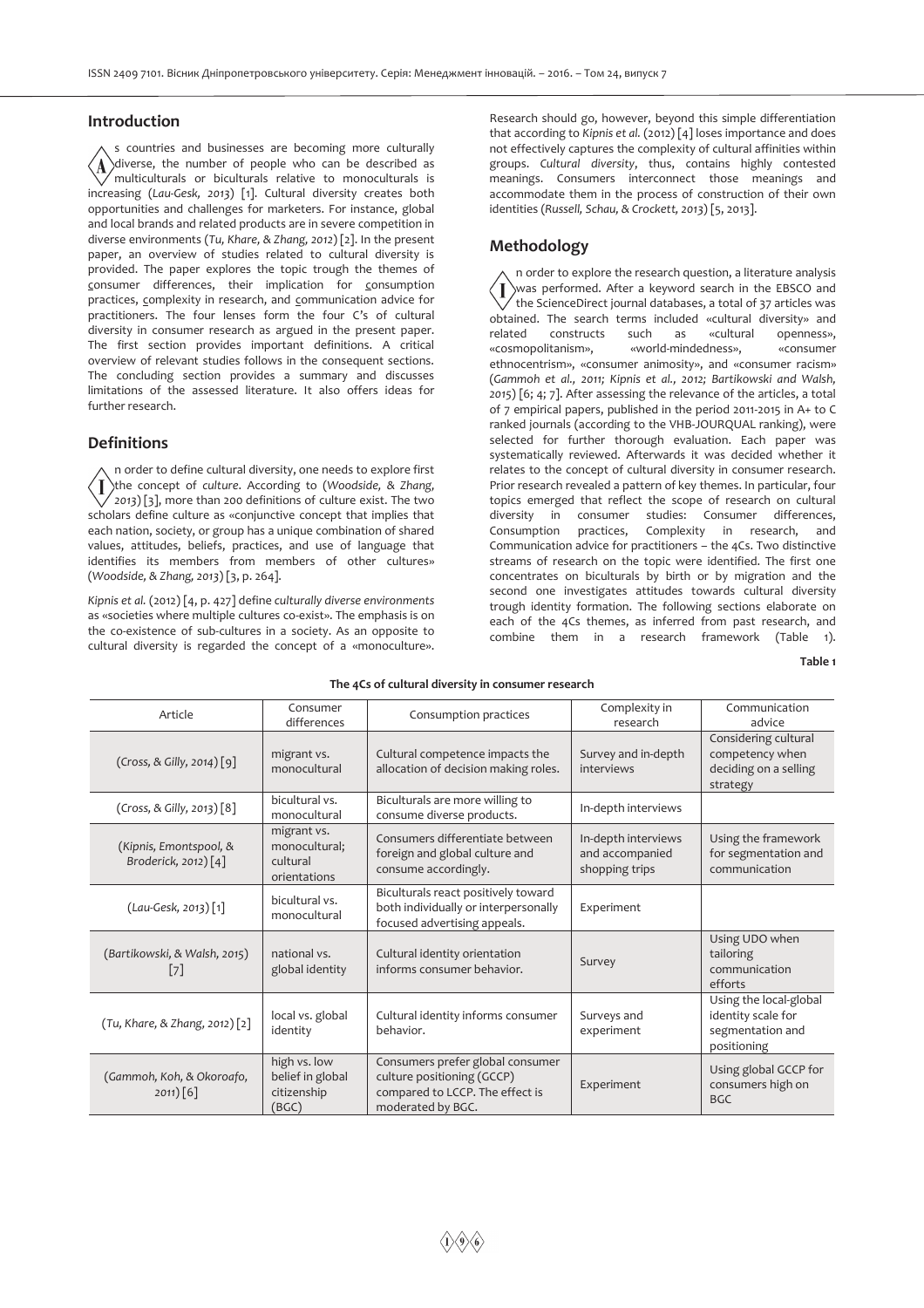## **Results**

### *Consumer differences*

s previously mentioned, scholars from the first stream of research differentiate between two groups of consumers:  $\langle \text{A}$ biculturals vs. monoculturals. Biculturals in these studies are either migrants, who tend to develop predisposition towards both their country of origin and the country they migrated to, or the offspring of migrants and mainstream monoculturals, who are bicultural by birth (*Cross, & Gilly, 2013*) [8].

According to demographics data in the USA, there is a considerable increase of the count of binational households. This phenomenon and its implications for marketers, however, are underinvestigated (*Cross, & Gilly, 2014*) [9]. *Cross, & Gilly* (*2014*) [9] claim for the importance of the household as a decision-making and consumption unit. The two scholars criticize prior literature for regarding the household as an entirely culturally homogeneous unit with regard to its composition. The authors further claim that past research in household decision making was narrowly focused on the influence of gender. *Cross, & Gilly,* (*2014*) [9] investigate cultural diversity within bi-national households in the USA. In the research, one of the partners is migrant to the country and the other partner is born and raised in the USA.

*Cross, & Gilly* (*2013)* [8] compare multicultural consumers with mainstream consumers. In particular, the two scholars investigate the effect of biculturalism on decision making and food consumption patterns among bicultural from birth children. The authors define bicultural consumers as «immigrants, the children of immigrants, members of ethnic minorities, long-term expatriates, globally mobile individuals, bilinguals and the children of binational families» (*Woodside, & Zhang, 2013*) [3, p. 60]. According to the authors, bicultural children struggle to incorporate two distinctive views in their consumption behavior. These are related to either the world of their diverse parents and the society they live in.

*Kipnis et al.* (*2012*) [4] conceptualize a Typology of Consumer Cultural Orientations as framework for ethnic consumption. According to the authors, both mainstream and migrant consumers can cultivate local, global and foreign cultures affinities through direct (for example – travel) and indirect (for example – media) experiences. These affinities impact consumers' consumption of products connected to the affinity culture. *Kipnis et al.* (*2012*) [4, p. 428] define local culture as «ways of life and systems of values, beliefs and symbols considered originating from, unique to and mainstream in the country of residence», global culture – «a homogenic set of values, beliefs, lifestyle and symbols shared in a unified manner by individuals across countries», and foreign culture – «system of values, beliefs and symbols that comes from a definable cultural source(s) (country or cultural group) and is different from local culture». In addition, combinations between all of the three orientations are possible enabling the existence of bi- and multicultural orientations for consumers irrespective of their ethnic belonging. *Kipnis et al.*  (*2012*) [4] argue for the existence of four additional orientations – local-global, local-foreign, global-foreign, and full integration. Global-foreign oriented consumers employ both foreign and global cultures simultaneously but not interchangeably. Conversely, local-foreign orientation implies openness to outside cultures, but distancing from global culture (*Kipnis et al., 2012*) [4].

*Lau-Gesk* (2003) [1] investigate the impact of individually or interpersonally focused advertising appeals on biculturals and monoculturals. In the research, biculturals are defined as individuals «with equally developed East Asian and Western cultural dispositions» (*Lau-Gesk,* 2003) [1, p. 301]. Individuals impacted by the East Asian culture are reported to develop a highly accessible interdependent cultural self, whereas individuals influenced by Western culture are shown to develop highly accessible independent cultural self. The more accessible cultural predisposition «dominates the way individuals think, feel, and are motivated» (*Lau-Gesk,* 2003) [1, p. 302]. Biculturals are expected to have two equally accessible in memory cultural predispositions.

The second stream of research investigates attitudes towards cultural diversity trough identity formation. The study of *Bartikowski, & Walsh* (*2015*) [7] belongs to that category. The two authors explore effect of consumers' national and global identities on purchase behavior. In particular, they are interested in consumers' unwillingness to buy foreign products in place of domestic alternatives. In the model, national identity is connected to the concept of ethnic identity and, thus, to local or regional affiliation.

Global identity has a connection with individuals' selfcategorization to a global cultures and its related meanings and practices. The authors further use the three-dimensional concept of consumers' universal-diverse orientation (UDO) as a mediator of the relationship between consumers' identity orientation and the reluctance to purchase foreign products. The three UDO dimensions are diversity of contact, relativistic appreciation, and discomfort with differences.

Consumers tend to develop predisposition towards local and global products. *Tu et al*. (*2012*) [2] develop and test an 8-item scale for measuring consumers' local-global identity. Local identity is defined as when «consumers have faith in and respect for local traditions and customs, recognize the uniqueness of local communities, and are interested in local events» (*Tu et al*., *2012*) [2, p. 36]. Global identity is defined as when «consumers believe in the positive effects of globalization, recognize the commonalities rather than dissimilarities among people around the world, and are interested in global events» (*Tu et al*., *2012*) [2, p. 36]. The authors test the scale against and prove it is distinct from the related constructs of consumer ethnocentrism, nationalism, and global consumption orientation.

*Gammoh et al.* (*2011*) [6] investigate the effect of communication strategies on consumers' evaluation of a fictitious brand. In particular, they compare global consumer culture positioning (GCCP) and local consumer culture positioning (LCCP) as conceptualized by *Alden et al.* (*1999*) [10] for consumers who differ in their level of belief in global citizenship (BGC) defined by *Strizhakova et al.* (*2008*) [11, p. 59] as the «belief that global brands create an imagined global identity that a person shares with likeminded people». *Alden et al.* (*1999*) [10] argue for the existence of foreign consumer culture positioning (FCCP). It is, however, not examined in the study of *Gammoh et al.* (*2011*) [6]. *Alden et al.* (*1999*) [10, p. 77] define GCCP as «one that identifies the brand as a symbol of a given global culture – for example, the post-second world war, cosmopolitan segment» and LCCP as «a strategy that associates the brand with local cultural meanings, reflects the local culture's norms and identities, is portrayed as consumed by local people in the national culture, and/or is depicted as locally produced for local people».

#### *Consumption practices*

*ross, & Gilly* (*2014*) [9] find that cultural competence defined  $\left( 0\right)$ as a knowledge of the country of residence impacts the allocation of decision making roles. The spouse who has cultural competence is regarded as an expert and in possession of cultural capital. The authors mapped the results of the conducted surveys on a two-dimensional decision plot. It is noticeable that most of the decisions are jointly taken (both autonomic and syncratic). With regard to autonomic decisions, wives have dominance over the choice of children's toys and clothing and home decoration. Men have a dominant influence in the choice of computer equipment (*Cross, & Gilly, 2014*) [9].

*Cross, & Gilly* (*2014*) [9] split the data and mapped it again for families with American husbands and immigrant wives and families with immigrant husbands and American wives. The general pattern of results remained similar to the non-split sample. In households where the husband is American and the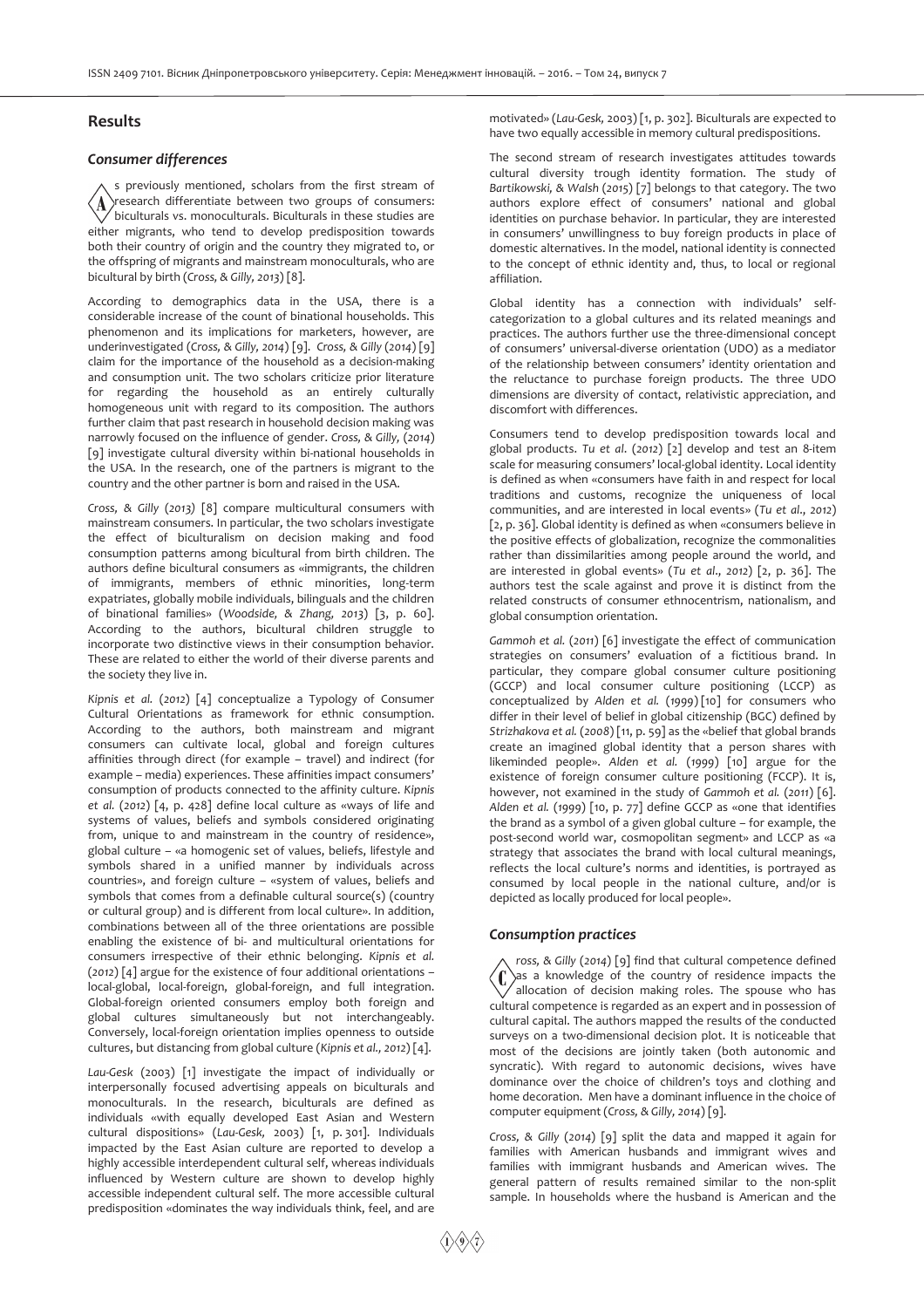wife is immigrant, investment decisions are either taken jointly or by the husband. Food purchase decisions are dominated by the wife in American husband/ immigrant wife households. These decisions are, however, taken jointly in immigrant husband/ American wife households (*Cross, & Gilly, 2014*) [9].

One of the themes that emerges in the research of *Cross, & Gilly*  (*2013*) [8] is «openness», by which the authors imply that bicultural individuals tend to be more willing to engage in consumption of diverse products and experiences.

According to *Kipnis et al*. (*2012*) [4], consumers in culturally diverse environments may develop one or more cultural affinities that will ultimately impact their purchase behavior. Furthermore, consumers can meaningfully differentiate between the concepts of foreign and global culture. They employ them in materializing identity projects.

The results of the study of *Lau-Gesk* (*2003*) [1] suggest that bicultural individuals react positively toward both individually or interpersonally focused advertising appeals. In particular, biculturals react to Western cultural symbols as monocultural Westerners, and to East Asian cultural symbols – as monocultural East Asians. The author explains this finding trough the two equally developed and accessible cultural predispositions. One of two predispositions that is congruent with the appeal gets temporarily activated by the cultural clues embedded in the persuasion appeal (*Lau-Gesk*, *2003*) [1]. The study of *Lau-Gesk* (*2003*) [1] demonstrates that consumers can shift between and access different selves across different situations according to cues embedded in the environment. Thus, behavior that may sometimes appear inconsistent and irrational may be explained trough shifting between different selves in response to situational cues. This finding is of significance for the development and understanding of the self concept threated by past research as a rather stable construct (*Lau-Gesk*, *2003*) [1].

*Bartikowski, & Walsh* (2015) [7] argue that unwillingness to buy foreign products increases with a stronger national identity. It, however, does not necessarily decrease with a stronger global identity. This asymmetry can be successfully interpreted by including UDO as a mediator variable. Positive and negative indirect effects may cancel each other out. An important role plays the relativistic appreciation dimension, since both stronger national and global identities lead to stronger relativistic appreciation, and ultimately to higher reluctance to purchase foreign products. While in the case of high national identity the result does not seem surprising, *Bartikowski, & Walsh* (*2015*) [7] provide an explanation for the case of high global identity. According to them, individuals scoring high on that scale may be more aware of global problems whose solution they see in the consumption of domestic products.

According to *Tu et al*. (*2012*) [2], when consumers score high on global identity (naturally or by being primed), they prefer global brands and products as measured by product attractiveness and liking. Consequently, consumers with high local identity show preferences towards local brands and products *Tu et al*. (*2012*) [2].

The results of the study of *Gammoh et al*. (*2011*) [6] demonstrate that consumers prefer GCCP compared to LCCP as indicated by the increase in brand attitude, purchase intention, worth of mouth, and brand prestige. The effect is moderated by the individual consumers' differences variable of level of belief in global citizenship (BGC). Consumers who score high on BGC perceive themselves as less local and show more positive predisposition towards globally perceived products. They, thus, show a more positive response towards GCCP branded products.

#### *Complexity in research*

ust as for cross-cultural research, for intra-cultural studies  $\sum_{i=1}^{\infty}$  apply the importance of ensuring equivalence of constructs, measurement, and data collection (*Hult, 2014*) [12] between different sub-cultural groups.

Some scholars expect construct equivalence due to the common language. However, the validation and pre-testing of scales should employ samples from various sub-cultures or cultures. For example, *Tu et al*. (*2012*) [2] validate the local-global identity scale by testing it in three different countries with both student and non-student samples. *Gammoh et al*. (*2011*) [6] conduct their study in the USA and India.

Measurement equivalence is related to wording, scaling, and scoring of responses (*Hult, 2014*) [12]. Scholars are advised to use appropriate translation techniques (e.g. translation and backtranslation in the study of *Lau-Gesk* (*2003*) [1]) in order to preserve the meaning and ensure correct interpretation and equivalence of the measured constructs among subjects from different subcultural contexts.

In order to enhance collection equivalence, some scholars employ student samples for the comparison of sub-cultures. The reason is to suppress the variance within the sub-groups, since student samples tend to be of a rather homogeneous nature. It is, however, doubtful that student samples are representative of the respective sub-cultures. Therefore, comprehensive analysis should determine whether the results are comparable.

As shown in Table 1, only few papers mainly from the second stream of research investigating attitudes towards cultural diversity trough identity formation adopt an experimental research design. Hence, the rest of the papers are hindered with regard to the definition of cause and a consequence (*Bartikowski, & Walsh, 2015*) [7].

## *Communication advice*

ith regard to communication, *Cross, & Gilly* (*2014*) [9] advice  $\langle \mathrm{W} \rangle$ for taking into account cultural competency when salespeople have to decide on a selling strategy for a household. A salesperson should consider not only gender roles, but also the background of each spouse.

According to *Kipnis et al*. (*2012*) [4], marketing researchers and practitioners may benefit from using the developed Typology of Consumer Cultural Orientations for segmentation and for the development of brand communication strategies aimed at multicultural consumers.

*Bartikowski, & Walsh* (*2015*) [7] propose that marketers may benefit from using UDO when tailoring their communication efforts. In particular, for subjects scoring high on diversity of contact, they suggest the use of foreign appeals. When consumers are either high on relativistic appreciation or discomfort with differences, the authors recommend emphasizing domestic appeals. *Bartikowski, & Walsh* (*2015*) [7] further advice for making cultural identities more salient through the use of priming in advertising that can prompt selfcategorization. In particular, one can make use of country-oforigins slogans to increase national («Made in Germany») or global (HSBC – the world's local bank) identities.

According to *Tu et al*. (*2012*) [2], marketing practitioners need to know consumers' orientation towards local versus global products in order to effectively adapt brand positioning strategies. They suggest the reliance on the developed by them local-global identity scale for the purposes of segmentation. In addition, the scholars argue for the use of advertising, PR events, and sponsorships for the purposes of enhancing brands' identity positioning. According to social-identity research, when identity is accessible, consumers tend to favor stimuli consistent with the accessible identity (*Tu et al*., *2012*) [2]. The reason behind is that consumers prefer to hold positive self-views. Hence, identityconsistent stimuli are considered and processed as more relevant. *Tu et al*. (*2012*) [2] suggest that using the knowledge about consumers local-global identity may lead to more effective and identity-consistent communication in personal selling and sales promotions.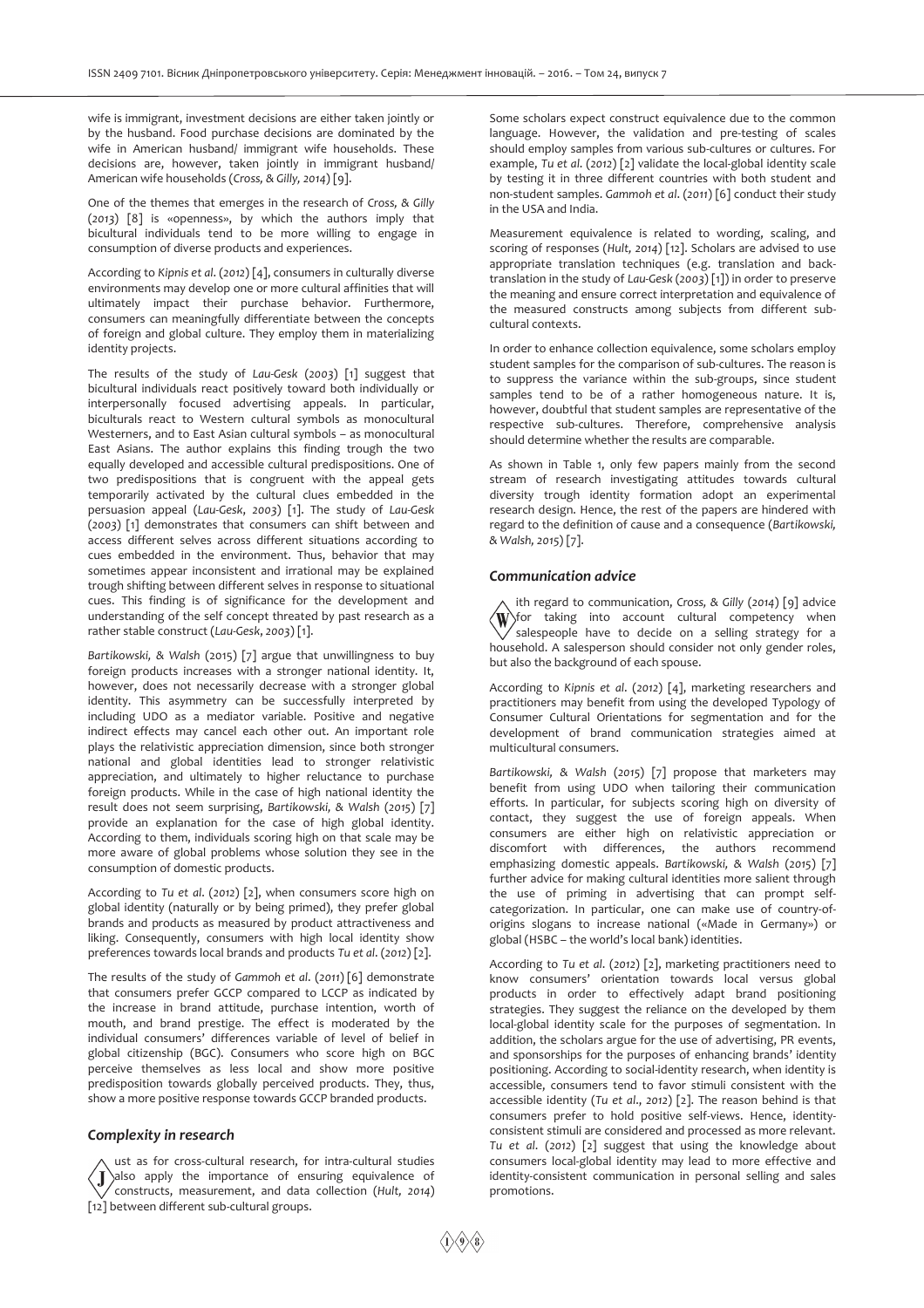*Gammoh et al*. (*2011*) [6] advise marketing practitioners to use the GCCP strategy for consumers who have high level of belief in global citizenship. In order to identify these individuals, the authors suggest the use of *Cleveland, & Laroche's* (*2007*) [13] multifaceted scale that captures acculturation to global consumer cultures. Consumer culture positioning is achieved through the use of language, aesthetic styles, and story themes (*Gammoh et al*., *2011*) [6].

## **Conclusion**

he present paper focused on the role of cultural diversity in ′T consumer research. The topic was approached in a non- $^{\prime}$  empirical manner utilizing relevant literature published in the period 2011-2015 in A+ to C ranked journals. Four themes emerged and were integrated into the 4Cs research taxonomy: Consumer differences, Consumption practices, Complexity in research, and Communication advice for practitioners. Two distinctive streams of research on the topic were also identified. The first one concentrates on biculturals by birth or by migration and the second one investigates attitudes towards cultural diversity trough identity formation. It is noticeable that the articles of the first stream utilize predominantly qualitative research techniques, while the second stream relies on quantitative methods.

Important findings from the first stream are that cultural competence impacts the allocation of decision making roles (*Cross, & Gilly, 2014*) [9], biculturals are more willing to consume diverse products (*Cross, & Gilly, 2013*) [8], and biculturals react positively toward both individually or interpersonally focused advertising appeals (*Lau-Gesk, 2003*) [1].

The second stream related to attitudes towards cultural diversity identifies that cultural identity informs consumer behavior. Cultural identity can be measured as national vs. global identity (*Bartikowski, & Walsh, 2015*) [7], or as local vs. global identity *Tu et al*. (*2012*) [2], or as belief in global citizenship (*Gammoh et al*., *2011*) [6].

A notable criticism towards the examined literature is the lack of connection between the two identified streams of research. The only exception is the study of *Kipnis et al.* (*2012*) [4] who differentiate between both migrant vs. mainstream consumers, and the cultural orientations of those individuals. Future research could, therefore, benefit from integrating both perspectives. Experimental research on the topic is only carried out in print media. According to *Russell et al.* (*2013*) [5], individuals appropriate cultural diversity available in television narratives through a process of homophilization. This implicates that consumers anticipate aspects of television narratives as similar to their own lived experiences. It is, hence, suggested in the present paper that future experimental research should include broadcast media. In addition, outdoor, in-store, and digital media can also be considered.

## **Bibliographic references**

- 1 Lau-Gesk, L. G. Activating culture through persuasion appeals: An examination of the bicultural consumer [Text] / L. G. Lau-Gesk // J.of Consumer Psychology. – 2003. – №13  $(3) - P. 301 - 315.$
- 2. Tu, L. A short 8-item scale for measuring consumers' local– global identity [Text] / L. Tu, A. Khare, Y. Zhang // International J. of Research in Marketing. – 2012. – №29  $(1) - P. 35 - 42.$
- 3. Woodside, A. G. Cultural diversity and marketing transactions: Are market integration, large community size, and world religions necessary for fairness in ephemeral exchanges? [Text] / A. G. Woodside, M. Zhang // Psychology & Marketing. – 2013. – №30 (3). – P. 263–276.
- 4. Kipnis, E. Living Diversity: Developing a Typology of Consumer Cultural Orientations in Culturally Diverse Marketplaces: Consequences for Consumption [Text] / E. Kipnis, J. Emontspool, A. J. Broderick // NA-Advances in Consumer Research. – Volume № 40. – 2012.
- 5. Russell, C. A. Cultural Diversity in Television Narratives: Homophilization, Appropriation, and Implications for Media Advocacy [Text] / C. A. Russell, H. J. Schau, D. Crockett // J. of Public Policy & Marketing. – 2013. – №32(special issue). – P. 119–130.
- 6. Gammoh, B. S. Consumer culture brand positioning strategies: an experimental investigation [Text] / B. S. Gammoh, A. C. Koh, S. C. Okoroafo // J. of Product & Brand Management. – 2011. – №20 (1). – P. 48–57.
- 7. Bartikowski, B. Attitude toward cultural diversity: A test of identity-related antecedents and purchasing consequences [Text] / B. Bartikowski, G. Walsh // J. of Business Research. – 2015. – №68 (3). – P. 526–533.
- 8. Cross, S. N. Navigating the diversity within [Text] / S. N. Cross, M. C. Gilly // Research in Consumer Behavior. – 2013. – №15. – P. 57–72.
- 9. Cross, S. N. Cultural competence and cultural compensatory mechanisms in binational households [Text] / S. N. Cross, M. C. Gilly // J. of Marketing. – 2014. – №78 (3). – P. 121– 139.
- 10. Alden, D. L. Brand positioning through advertising in Asia, North America, and Europe: The role of global consumer culture [Text] / D. L. Alden, J. B. E. Steenkamp, R. Batra // The J. of Marketing. – 1999. – P. 75–87.
- 11. Strizhakova, Y. Branded products as a passport to global citizenship: Perspectives from developed and developing countries [Text] / Y. Strizhakova, R. A. Coulter, L. L. Price // J. of International Marketing. – 2008. – №16 (4). – P. 57– 85.
- 12. Data equivalence in cross-cultural international business research: assessment and guidelines [Text] / G. T. Hult [et al.] // J. of International Business Studies. – 2008. – №39 (6). – P. 1027–1044.
- 13. Cleveland, M. Acculturaton to the global consumer culture: Scale development and research paradigm [Text] / M. Cleveland, M. Laroche // J. of business research. – 2007. – №60 (3). – P. 249–259.

## **References**

- Alden, D. L., Steenkamp, J. B. E., & Batra, R. (1999). Brand positioning through advertising in Asia, North America, and Europe: The role of global consumer culture. *The Journal of Marketing*, 75-87.
- Bartikowski, B., & Walsh, G. (2015). Attitude toward cultural diversity: A test of identity-related antecedents and purchasing consequences. *Journal of Business Research*, 68(3), 526-533.
- Cleveland, M., & Laroche, M. (2007). Acculturaton to the global consumer culture: Scale development and research paradigm. *Journal of business research*, 60(3), 249-259.
- Cross, S. N., & Gilly, M. C. (2013). Navigating the diversity within. *Research in Consumer Behavior*, 15, 57-72.
- Cross, S. N., & Gilly, M. C. (2014). Cultural competence and cultural compensatory mechanisms in binational households. *Journal of Marketing*, 78(3), 121-139.